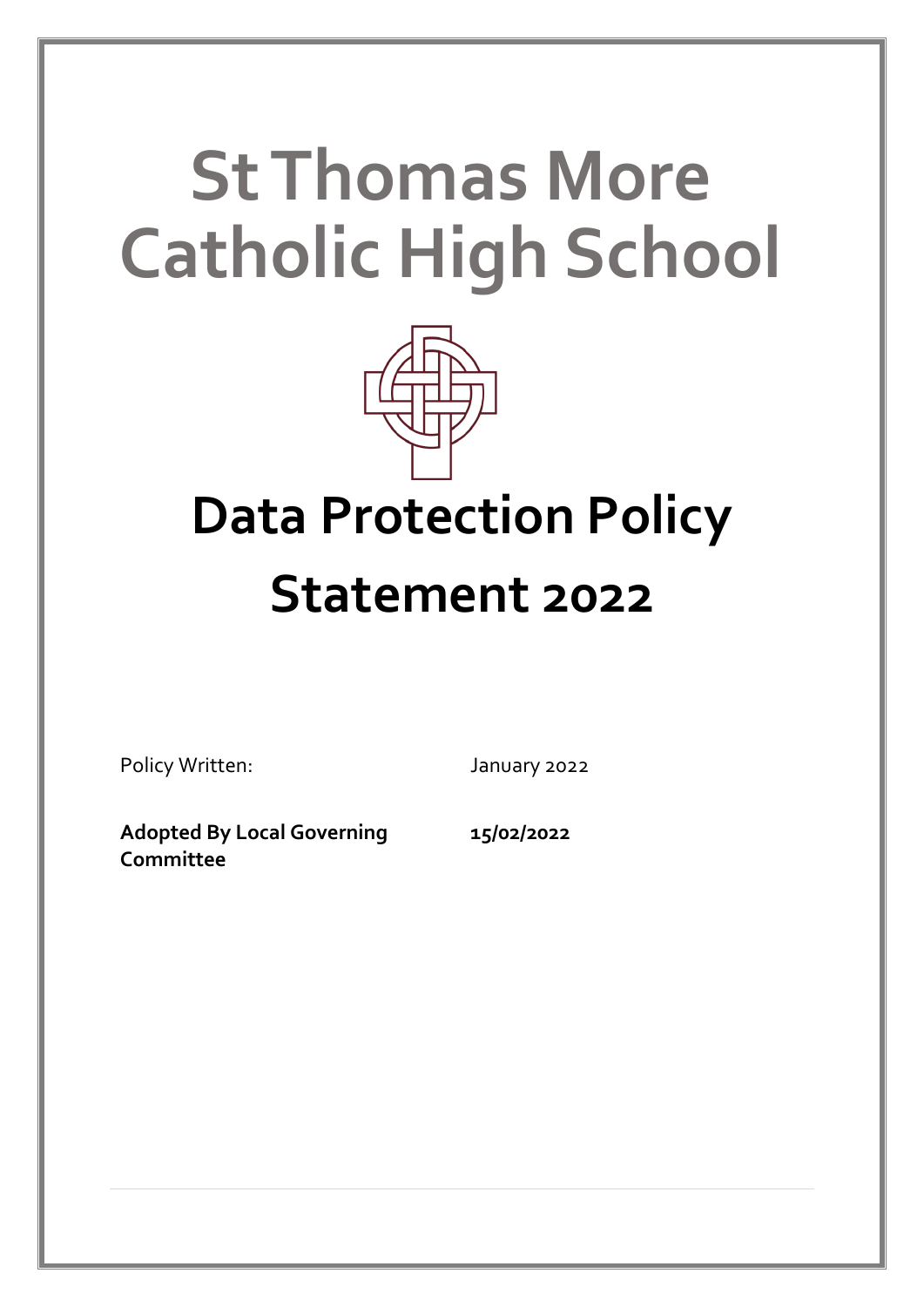#### **Data Protection Statement**

St Thomas More Catholic High School is fully committed to full compliance with the requirements of the UK General Data Protection Regulation (UK GDPR) and The Data Protection Act 2018. The School will therefore follow procedures which aim to ensure that all our staff, Governors, and contractors who have access to any personal data held by or on behalf of the School are fully aware of and abide by their duties under the GDPR. We also adhere to the guidance issued by the [Information](https://ico.org.uk/for-organisations/guide-to-data-protection/guide-to-the-general-data-protection-regulation-gdpr/)  [Commissioner.](https://ico.org.uk/for-organisations/guide-to-data-protection/guide-to-the-general-data-protection-regulation-gdpr/) 

#### **Policy Statement**

We collect and use information about our pupils in order to carry out our functions. This also includes information about current, past and prospective staff, pupils and parents and suppliers of services to us. In addition we are required by law to collect and use information in order to comply with statutory requirements. Personal information must be processed appropriately however it is collected, recorded and used and in whatever format it is held.

We regard the handling of personal information as very important to us being able to carry out our day to day business and essential to maintaining confidence. We therefore fully adhere to the Principles of the UK GDPR.

How we handle personal and sensitive data

We will ensure that appropriate controls and measures are in place to monitor and review data so:

- It is secure and protected
- It is used in efficient and effective ways to improve the education of our pupils
- Only necessary data is collected
- It is only collected for the purpose as described at the time of collection
- Information is accurate
- Information is not kept for longer than is necessary
- Data which is no longer needed is securely destroyed
- Information is not transferred abroad without suitable safeguards
- There is general information for pupils and parents and staff of their rights to access information
- The rights of pupils, parents and staff about whom information is held can be fully exercised under the General Data Protection Regulations.

We will also ensure appropriate technical and organisational security measures to safeguard information (including unauthorised or unlawful processing and accidental loss or damage of data) are in place.